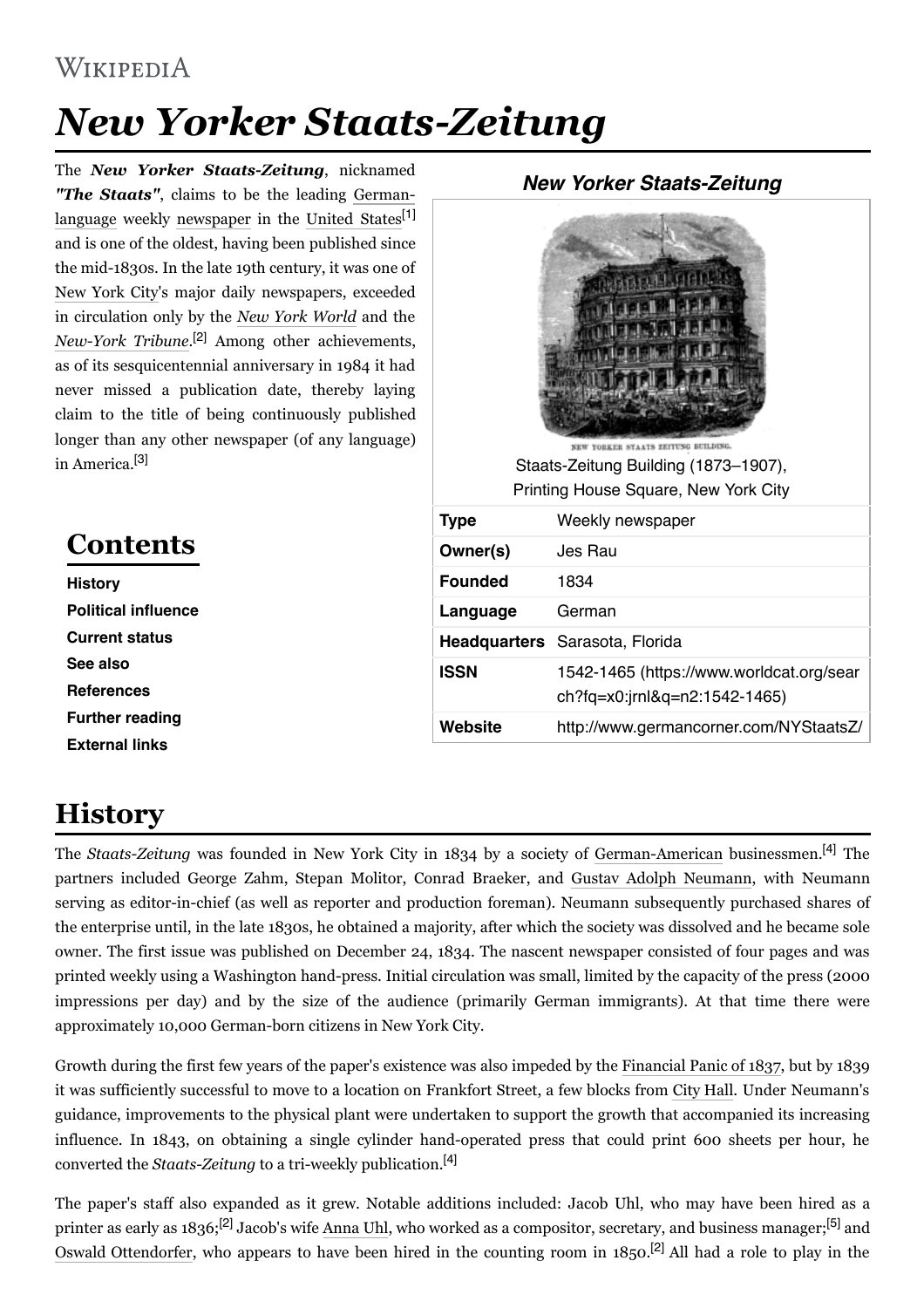

Gustavus Adolphus Neumann, editor 1834–1853



Anthony Eickhoff, editor 1854–1856



Anna Uhl Ottendorfer, business manager 1845–1884



Oswald Ottendorfer, editor 1858–1900

unfolding story.

In 1845 Jacob Uhl bought ownership and publishing rights from Neumann who, nonetheless, continued in an editorial capacity until 1853. Working together, Jacob and Anna Uhl increased both advertising patronage and circulation, enabling a shift to daily publication not long after the purchase.<sup>[4]</sup> Subsequently, the paper's physical plant was moved to and combined with a printing office owned by Jacob Uhl, and a Sunday edition was added on January 3, 1848. The enhanced paper quickly outgrew both the press capabilities and the physical space of the printing office, and in 1850 Uhl purchased property specifically to house the *Staats-Zeitung*. He installed the most rapid printing presses then available in a new building erected on the property for that purpose.<sup>[4]</sup>



Staats-Zeitung Building, 1857–1873

When Jacob Uhl died in 1852, Anna Uhl took over management of the newspaper. The paper continued to thrive, and by 1857 another expansion was required. Anna Uhl purchased property on what was then Chatham Street (also known at that time as "Newspaper Row", now Park Row) and had a suitable building erected. One of the first rotary type-revolving presses was installed, increasing the publishing capacity to 4,000 papers per hour. [4]

In 1858, Anna Uhl appointed Oswald Ottendorfer – who had gradually been contributing more assistance – as editor. In 1859 Anna Uhl and Oswald Ottendorfer were married, and continued to operate the paper together, with Oswald serving as editor and publisher while Anna functioned as business manager. In 1873 another expansion was completed under the German-American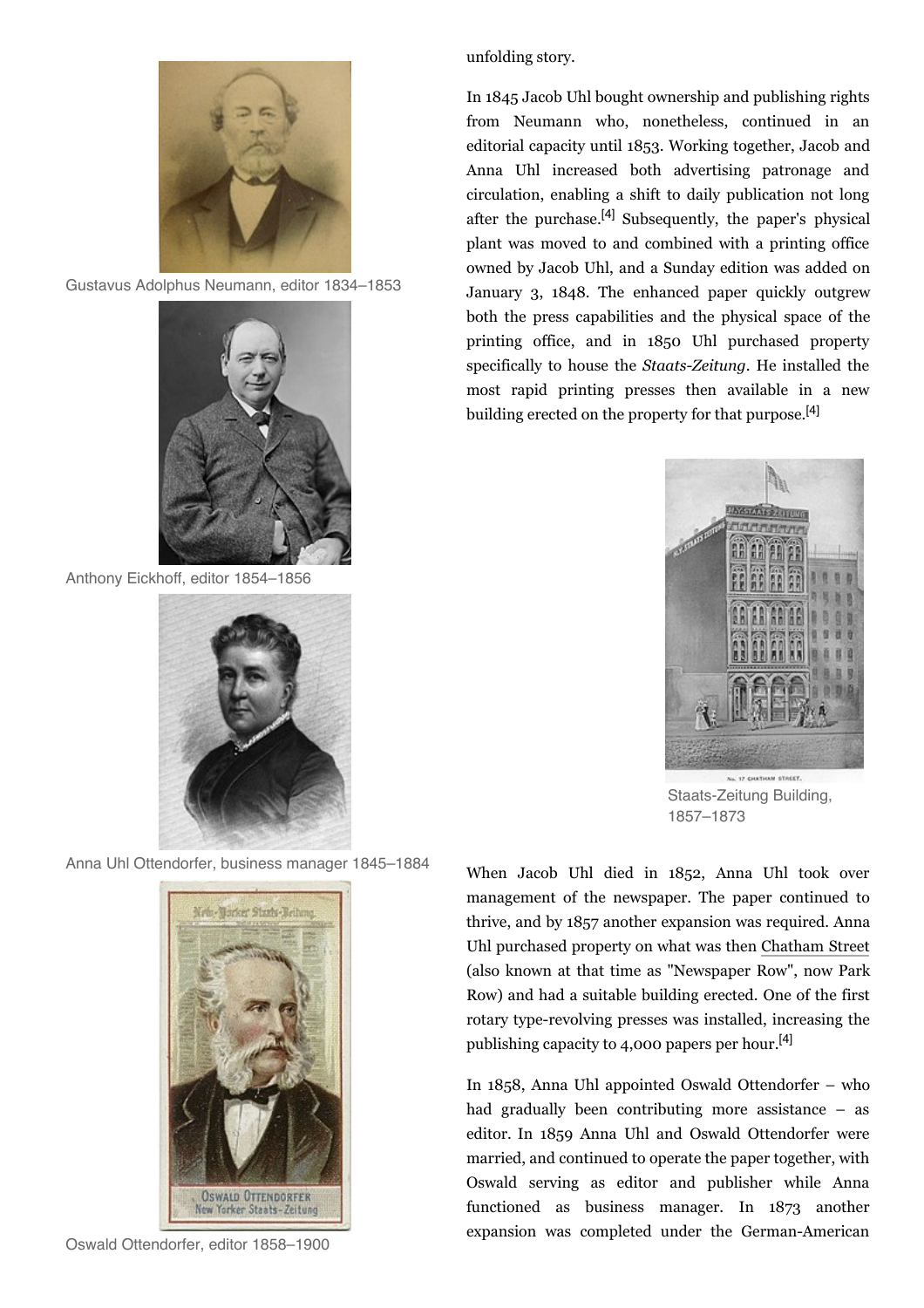

Herman Ridder, manager 1890–1915

architect J. William Schickel at 17 Chatham Street (pictured below). Anna Ottendorfer continued as business manager until shortly before her death in 1884 when her son Edward Uhl<sup>[6]</sup> succeeded her. Together Anna and Oswald Ottendorfer developed the *Staats-Zeitung* into a major newspaper. By the 1870s, its circulation was comparable to English-language newspapers like the *New York Tribune* and the *New York Times*. [7]

In 1879, the property of the paper was changed into a stock company. [8] When Oswald Ottendorfer died in 1900, the newspaper was sold to Herman Ridder, who had become manager and trustee in 1890.<sup>[9]</sup> Ridder went on to contribute to the foundation of the Knight Ridder conglomerate, and the *Staats-Zeitung* gradually became a

side line. It stayed in the Ridder family until 1953, when it was sold to the Steuer family who changed from a daily newspaper to three times a week and finally a weekly. In 1989, it was sold to Jes Rau.

From 1968 to 1969, the German entertainer and comedian Herbert Feuerstein was editor-in-chief of the newspaper.

#### **Political influence**

The German-American businessmen who founded the *New Yorker Staats-Zeitung* in 1834 did so with a specific agenda in mind. The paper was to be the voice of German-Americans who opposed the Whig Party, then the dominant political force in New York City.<sup>[4]</sup> This stance aligned the paper with the objectives of the Jacksonian Democrats, who were at that time developing the Tammany Hall political machine. Mr. Neumann's editorials took forceful and animated positions in support of the interests of German-American immigrants who sought to become full participants in the governance of their new home. [4]

However, the paper was also concerned with events in Europe, undoubtedly because German immigration at this time was often motivated by political repression in Germany. Jacob Uhl, for example, is said to have left



German Americans outside the Staats-Zeitung offices, reading about the outbreak of World War I (1914)

Germany a year or two after being jailed for participating in a democratic riot in Frankfurt.<sup>[2]</sup> As owner of the paper, he supported the German Revolution of 1848. Oswald Ottendorfer was an active participant in those European uprisings – in 1848 in Vienna and in 1849 in Saxony. His passion for things political remained after he immigrated to America, and he continued to develop the political clout of the *Staats-Zeitung* after he became editor in 1858.<sup>[4]</sup>

From 1860 to 1864, Franz Umbscheiden – who also participated in the German Revolution of 1848 – was on the staff. [10]

Leading up to World War II, the paper had an evolving view of Adolf Hitler and the Third Reich. In 1934, the Staats-Zeitung opposed the "mock trial" of Hitler to be held at Madison Square Garden, calling Nazi Germany a "friendly nation" and asking the U.S. to respect "the laws and deeds of the statutory regime of the German Reich; the laws and deeds of the lawful administration of government of a friendly power". [11] A year earlier, however, the paper published an editorial, entitled "Blind Fanaticism" and signed by its then editor, Benjamin F. Ridder, denouncing the Nazi persecution of Jews.<sup>[12]</sup> Later, the paper revealed a strongly anti-Nazi position, publishing many anti-Nazi editorials and articles, until Nazi party member Heinz Spanknöbel stormed the paper's office and forced the editors to write Nazi-sympathetic articles.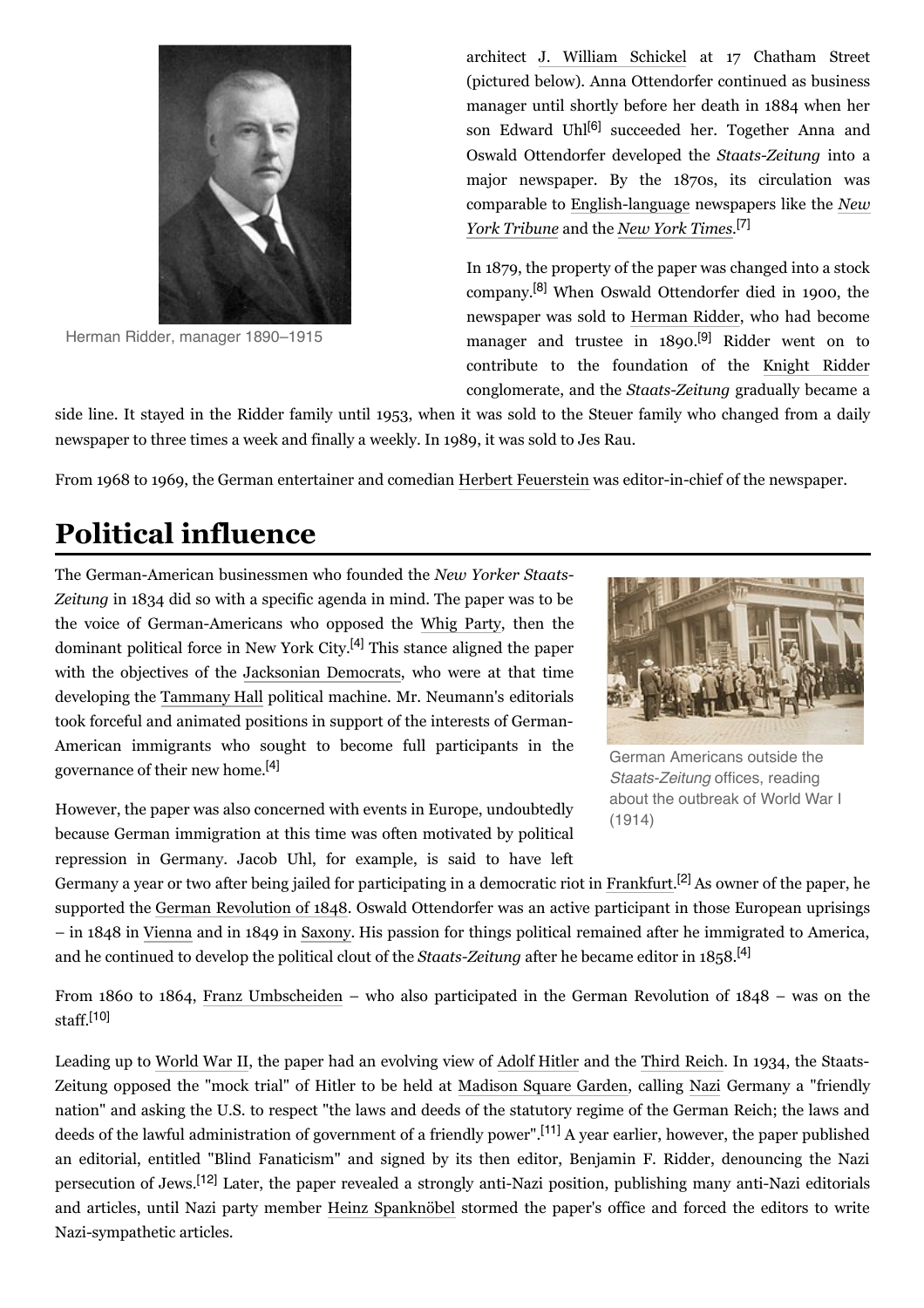#### **Current status**

The newspaper aims to promote historical awareness, inform about current events and encourage critical thinking about German-American relationships.

### **See also**

- Anzeiger des Westens, the German-language daily paper in St. Louis founded one year later, that became the largest newspaper of any language in the state
- Carl Eytel, an early 20th-century German-American artist living in Palm Springs, California, who contributed to the newspaper over a 14-year period<sup>[13]</sup>

#### **References**

- 1. For example, on the Staats-Zeitung website (http://www.germancorner. com/NYStaatsZ/).
- 2. "History of a New York City Institution", retrieved from the Staats-Zeitung web site on April 15, 2012. The information provided on this web page is not referenced to primary sources and sometimes conflicts in details (such as dates or spellings) with known reliable sources.
- 3. Page B-2, New Yorker Staats Zeitung, 17/18 November 1984. Sonderbeilage Der New Yorker Staats-Zeitung Und Herold: 1834-1984. 150 Jahre New Yorker Staats-Zeitung. (150th Anniversary Commemorative Supplement)
- 4. An Epitome of the New-Yorker Staats-Zeitung's Sixty-Five Years of Progress. 1899. Complimentary pamphlet prepared and distributed by the Staats-Zeitung to describe its history and new press capacity.
- 5. Edwin H. Zeydel (1928–1990). "Ottendorfer, Anna Behr Uhl". Dictionary of American Biography. VII, Part 2. New York: Charles Scribner's Sons. pp. 106-107.
- 6. A short biography of Edward Uhl is available in German at: de:Edward Uhl
- 7. James M. Bergquist (1999). "Ottendorfer, Anna Behr Uhl". American National Biography. **16**. New York: Oxford University Press. pp. 841– 842.
- 8. Sarah Knowles Bolton (1896). Famous givers and their gifts (https://bo oks.google.com/books?id=GlwoAAAAYAAJ&pg=PA329). p. 329.
- 9. **Reynolds, Francis J., ed. (1921). "Ridder, Herman". Collier's New** Encyclopedia. New York: P.F. Collier & Son Company.
- 10. Carl Wittke (1952). Refugees of Revolution: The German Forty-Eighters in America (https://archive.org/details/refugeesofrevolu008276 mbp). Philadelphia: University of Pennsylvania Press. p. 270.
- 11. "Expect Crowded Courtroom at Hitler 'trial' Tomorrow" (http://www.jta.or g/1934/03/06/archive/expect-crowded-courtroom-at-hitler-trial-tomorro w). JTA. March 6, 1934. Retrieved 8 October 2015.
- 12. Beck, Alfred M. Hitler's Ambivalent Attaché. Potomac Books. p. 327.

|                                                                                                                                                                                                                                                               | Staats - Beitung - Becold                                                          |                                                                                                                        |                            |
|---------------------------------------------------------------------------------------------------------------------------------------------------------------------------------------------------------------------------------------------------------------|------------------------------------------------------------------------------------|------------------------------------------------------------------------------------------------------------------------|----------------------------|
| Gegner der Nazis bilden kier hystännä 31 läpvätal Alliierte Offenzise gegen<br>einen Ausschuss für ein <sup>hettet</sup> t und in we deutsche Bahnknotespankte<br>demokratischesDeutschland <sup>838</sup> med: m tentan <sub>und</sub> hilgsie untserenfuhre |                                                                                    | 13 menta na konta n a na blúasig weitergelührt                                                                         |                            |
| For Partner by Die Kadelleien des Kamitens<br>at Units also Ne do Natitivistadora bland<br><b>Eric exhibits</b> - Channel Million or promoters<br>It dealer and is large<br>R. De Min & La<br>I IF WHA IN SA                                                  |                                                                                    | Allierte einigen sich mit den Ubruftet miter<br>the second control of the Spasions; the Cheshorys falls and sinks more | <b>Pole Cale W</b><br>$-2$ |
| C. 2040s bold 1.5-harmed to<br><b>Stop-Robbin, Sand Arlynus</b>                                                                                                                                                                                               |                                                                                    | Silicle Book at Christi lated<br>Perhapsi enworter Engine-Schlassitet                                                  |                            |
|                                                                                                                                                                                                                                                               | FM's Fergeles - I Englands by<br>she' says the ages would<br><b>SAN TECHNOLOGY</b> |                                                                                                                        |                            |
| 1.1.92 / Fredrompscheinighebe in<br>Roid; Nakutana' pupa daunta<br>1772                                                                                                                                                                                       |                                                                                    | De Japon grete De Nots evente<br>saful lastes a deface been                                                            |                            |
|                                                                                                                                                                                                                                                               | <b>TANK SIGNAL</b>                                                                 |                                                                                                                        | to Lebrard Street          |

Front page of the New Yorker Staats-Zeitung und Herold (May 3, 1944)